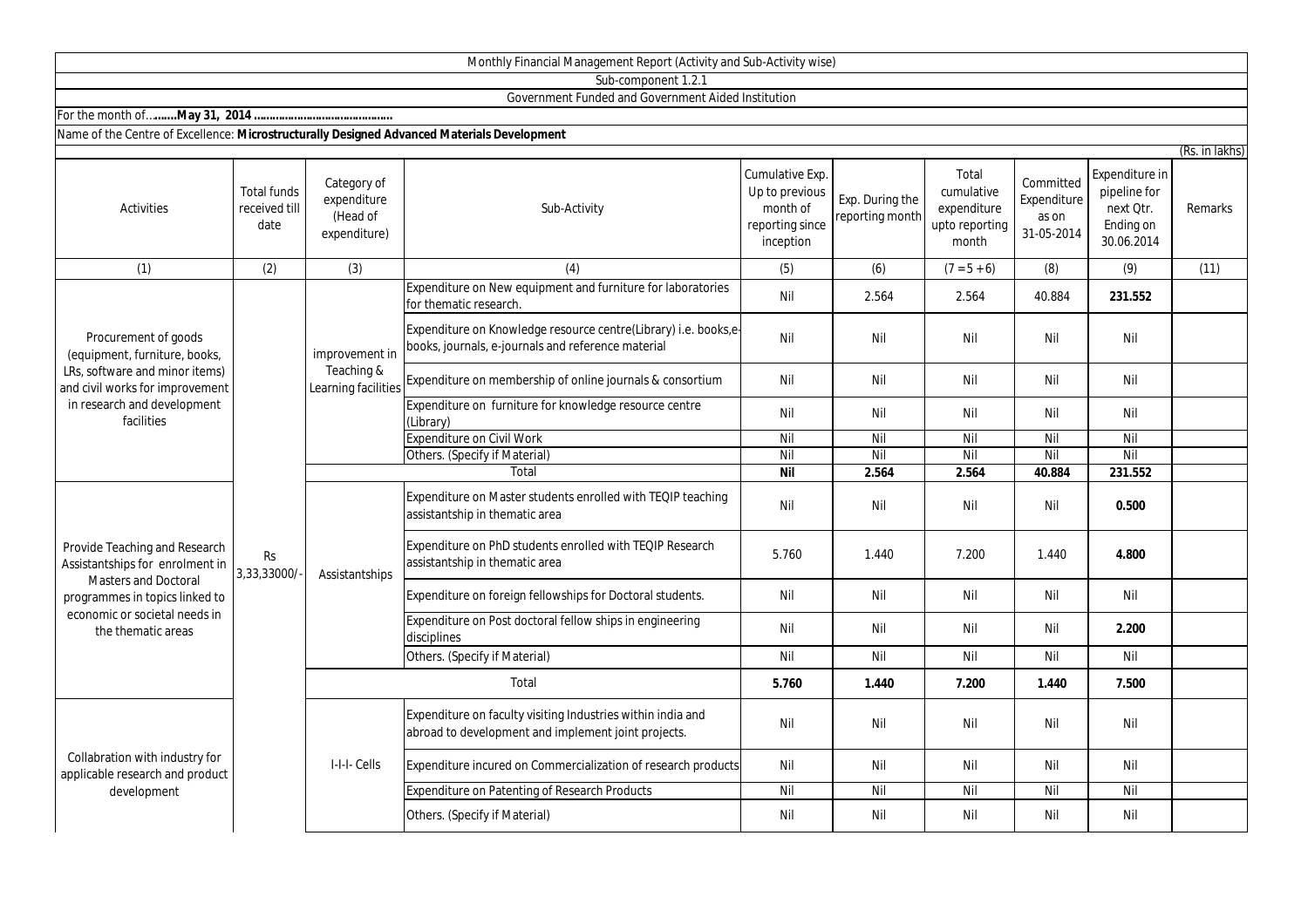| Activities | Total funds<br>received till<br>date | Category of<br>expenditure<br>(Head of<br>expenditure) | Sub-Activity | Cumulative Exp.<br>Up to previous $\blacksquare$<br>month of<br>reporting since<br>inception | Exp. During the<br>reporting month | Total<br>cumulative<br>expenditure<br>upto reporting<br>month | Committed<br>Expenditure<br>as on<br>31-05-2014 | Expenditure in<br>pipeline for<br>next Qtr.<br>Ending on<br>30.06.2014 | Remarks |  |
|------------|--------------------------------------|--------------------------------------------------------|--------------|----------------------------------------------------------------------------------------------|------------------------------------|---------------------------------------------------------------|-------------------------------------------------|------------------------------------------------------------------------|---------|--|
|            |                                      | Total                                                  |              |                                                                                              | Ni                                 | Nil                                                           | Nil                                             | Nil                                                                    |         |  |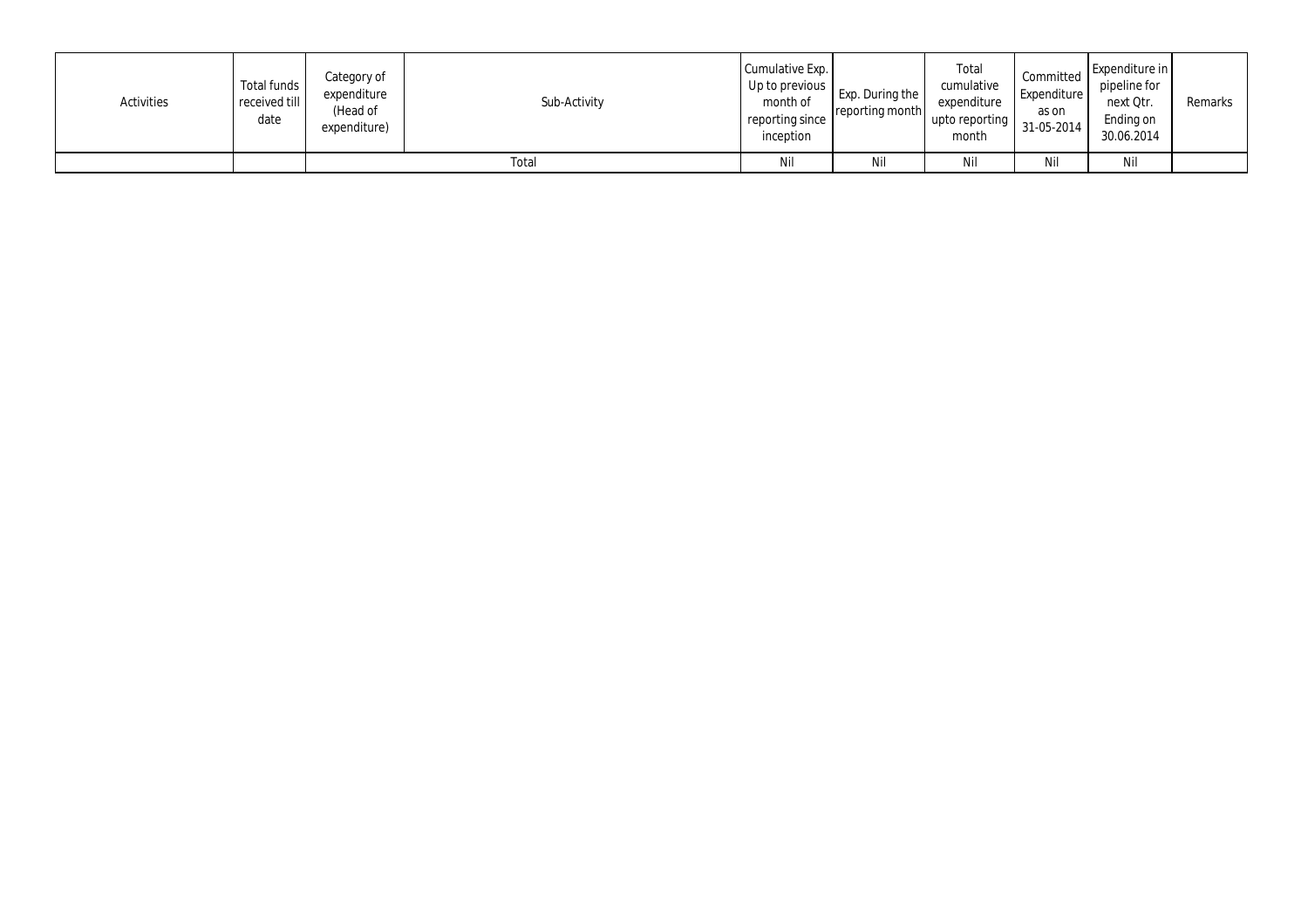| <b>Activities</b>                                                                                                       | <b>Total funds</b><br>received till<br>date | Category of<br>expenditure<br>(Head of<br>expenditure) | Sub-Activity                                                                                                                                   | Cumulative Exp.<br>Up to previous<br>month of<br>reporting since<br>inception | Exp. During the<br>reporting month | Total<br>cumulative<br>expenditure<br>upto reporting<br>month | Committed<br>Expenditure<br>as on<br>31-05-2014 | Expenditure in<br>pipeline for<br>next Otr.<br>Ending on<br>30.06.2014 | Remarks |
|-------------------------------------------------------------------------------------------------------------------------|---------------------------------------------|--------------------------------------------------------|------------------------------------------------------------------------------------------------------------------------------------------------|-------------------------------------------------------------------------------|------------------------------------|---------------------------------------------------------------|-------------------------------------------------|------------------------------------------------------------------------|---------|
|                                                                                                                         |                                             | R&D                                                    | Expenditure on Securing sponsored projects and Consultancy<br>assignments                                                                      | Nil                                                                           | Nil                                | Nil                                                           | Nil                                             | Nil                                                                    |         |
|                                                                                                                         |                                             |                                                        | Expenditure on Publication of research papers in peer reviewed<br>iournals                                                                     | Nil                                                                           | Nil                                | Nil                                                           | Nil                                             | Nil                                                                    |         |
|                                                                                                                         |                                             |                                                        | Expenditure incured on Commercialization of research products                                                                                  | Nil                                                                           | Nil                                | Nil                                                           | Nil                                             | Nil                                                                    |         |
|                                                                                                                         |                                             |                                                        | <b>Expenditure on Patenting of Research Products</b>                                                                                           | Nil                                                                           | Nil                                | Nil                                                           | Nil                                             | Nil                                                                    |         |
| National / International<br>collabration for Research and<br>Development activities with                                |                                             |                                                        | Expenditure on amount paid to Consultant for participation in<br>Research & Development and for delivering expert lectures                     | Nil                                                                           | Nil                                | Nil                                                           | Nil                                             | Nil                                                                    |         |
| Academic Institutions and<br>$\mathsf{R}$<br>& D organisations                                                          |                                             |                                                        | Expenditure on faculty visiting Industries within india and<br>abroad to development and implement joint projects.                             | Nil                                                                           | Nil                                | Nil                                                           | Nil                                             | Nil                                                                    |         |
|                                                                                                                         |                                             |                                                        | Expenditure on characterization of sample of R & D projects                                                                                    | Nil                                                                           | Nil                                | Nil                                                           | Nil                                             | Nil                                                                    |         |
|                                                                                                                         |                                             |                                                        | Expenditure on Presentation of paper in International Seminar,<br>Conference etc. by Doctoral students                                         | 0.261                                                                         | 0.937                              | 1.198                                                         | Nil                                             | Nil                                                                    |         |
|                                                                                                                         |                                             |                                                        | Others. (Specify if Material)                                                                                                                  | Nil                                                                           | Nil                                | Nil                                                           | Nil                                             | Nil                                                                    |         |
|                                                                                                                         |                                             |                                                        | Total                                                                                                                                          | 0.261                                                                         | 0.937                              | 1.198                                                         | <b>Nil</b>                                      | $\overline{N}$                                                         |         |
| Enhancing research competence<br>of faculty and knowledge sharing<br>in thematic areas, both within<br>India and abroad |                                             | FSD                                                    | Expenditure on faculty training for enhancement of Research<br>competence in thematic areas                                                    | Nil                                                                           | Nil                                | Nil                                                           | Nil                                             | Nil                                                                    |         |
|                                                                                                                         |                                             |                                                        | Expenditure incurred on Participation by faculty in seminars,<br>conferences, workshops and Continuing Education Programes<br>(CEPs) etc.      | Nil                                                                           | Nil                                | Nil                                                           | Nil                                             | Nil                                                                    |         |
|                                                                                                                         |                                             |                                                        | Expenditure on Organizing thematic area training programmes,<br>workshops, seminars, conferences and Continuing Education<br>Programmes (CEPs) | Nil                                                                           | Nil                                | Nil                                                           | Nil                                             | Nil                                                                    |         |
|                                                                                                                         |                                             |                                                        | Expenditure on staff development                                                                                                               | Nil                                                                           | Nil                                | Nil                                                           | Nil                                             | Nil                                                                    |         |
|                                                                                                                         |                                             |                                                        | Expenditure on seed grant to researchers to venture into new<br>directions within the specified theme.                                         | Nil                                                                           | Nil                                | Nil                                                           | Nil                                             | Nil                                                                    |         |
|                                                                                                                         |                                             |                                                        | Others. (Specify if Material)                                                                                                                  | Nil                                                                           | Nil                                | Nil                                                           | Nil                                             | Nil                                                                    |         |
|                                                                                                                         |                                             |                                                        | Total                                                                                                                                          | Nil                                                                           | Nil                                | Nil                                                           | Nil                                             | Nil                                                                    |         |
| Incremental operating cost                                                                                              |                                             | <b>IOC</b>                                             |                                                                                                                                                | 6.153                                                                         | 0.296                              | 6.449                                                         | 0.190                                           | 2.000                                                                  |         |
|                                                                                                                         | <b>GRAND TOTAL</b>                          |                                                        |                                                                                                                                                | 12.173                                                                        | 5.237                              | 17.410                                                        | 42.514                                          | 241.052                                                                |         |